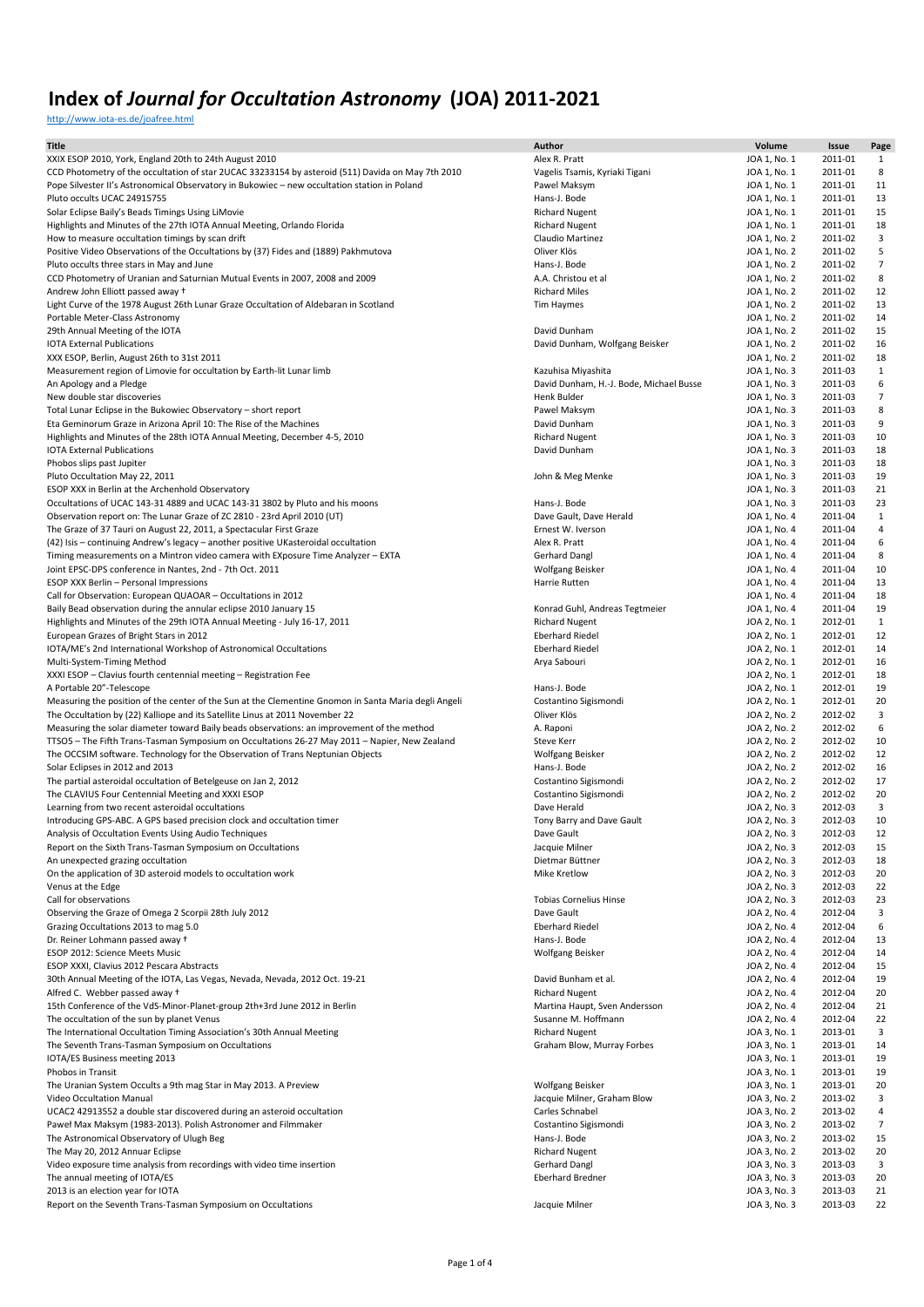<http://www.iota-es.de/joafree.html>

| <b>Title</b>                                                                                                                                       | Author                                          | Volume                       | Issue              | Page           |
|----------------------------------------------------------------------------------------------------------------------------------------------------|-------------------------------------------------|------------------------------|--------------------|----------------|
| An asteroid for Paweł Maksym                                                                                                                       | Alex R. Pratt, Richard Miles                    | JOA 3, No. 4                 | 2013-04            | 3              |
| A Grazing Occultation of SAO 138754                                                                                                                | <b>Brian Loader</b>                             | JOA 3, No. 4                 | 2013-04            | 4              |
| Recent successful asteroidal occultations in our region in the past year                                                                           | John Talbot                                     | JOA 3, No. 4                 | 2013-04            | 6              |
| Prepointing for Occultations                                                                                                                       | John Talbot                                     | JOA 3, No. 4                 | 2013-04            | 10             |
| Network Time Protocol (NTP). How accurate is it? Is it good enough for Occulation Observations?                                                    | Dave Gault                                      | JOA 3, No. 4                 | 2013-04            | 13             |
| TimeTheSat Measuring Time Accuracy                                                                                                                 | Dave Gault                                      | JOA 3, No. 4                 | 2013-04            | 16             |
| The 8th Trans-Tasman Symposium on Occultations                                                                                                     | Dave Gault                                      | JOA 3, No. 4                 | 2013-04            | 17             |
| European Symposium on Occultation Projects - Barcelona 2013                                                                                        | Carles Schnabel, Hans-J. Bode                   | JOA 3, No. 4                 | 2013-04            | 18             |
| Astronomy in Namibia                                                                                                                               | Hans-J. Bode                                    | JOA 3, No. 4                 | 2013-04            | 23             |
| Bright Stars Occultations by TNO's in 2014                                                                                                         | Hans-J. Bode et al.                             | JOA 4, No. 1                 | 2014-01            | 3              |
| Mutual Events of the Jovian Satellites in 2014 / 2015                                                                                              | Dietmar Büttner                                 | JOA 4, No. 1                 | 2014-01            | 5              |
| Grazing Occultations 2014                                                                                                                          | <b>Eberhard Riedel</b>                          | JOA 4, No. 1                 | 2014-01            | 6              |
| The occultation of Arcturus in the Vatican                                                                                                         | Costantino Sigismondi                           | JOA 4, No. 1                 | 2014-01            | 15             |
| Recruiting and Deploying a High-Density Public Observing Network for the 2014 Occultation of Regulus by (163) Erigone Ted Blank                    |                                                 | JOA 4, No. 1                 | 2014-01            | 17             |
| Occultation of Regulus, Opportunities and Outreach                                                                                                 | Costantino Sigismondi                           | JOA 4, No. 1                 | 2014-01<br>2014-01 | 21<br>22       |
| The IOTA-ES Depot<br>The Occultation Machine of HM Nautical Almanac Office                                                                         | Alex R. Pratt                                   | JOA 4, No. 1<br>JOA 4, No. 2 | 2014-02            | $\mathbf{1}$   |
| Hans-Peter Dreesen: Too early! +                                                                                                                   |                                                 | JOA 4, No. 2                 | 2014-02            | 16             |
| A Personal History of the Implementation of GPS Technology for Occultation Observations                                                            | Dave Gault                                      | JOA 4, No. 2                 | 2014-02            | 19             |
| Ring in the new                                                                                                                                    | Joseph A. Burns                                 | JOA 4, No. 2                 | 2014-02            | 21             |
| Chariklo ring system                                                                                                                               | Joseph A. Burns                                 | JOA 4, No. 2                 | 2014-02            | 22             |
| Accuracy of asteroidal occultation predictions                                                                                                     | Dave Herald                                     | JOA 4, No. 3                 | 2014-03            | 3              |
| Report on the Eighth Trans-Tasman Symposium on Occultations                                                                                        | Jacquie Milner                                  | JOA 4, No. 3                 | 2014-03            | 5              |
| The 9th Trans-Tasman Symposium on Occultations, Lake Tekapo, New Zealand 11-12 May 2015                                                            | Graham Blow                                     | JOA 4, No. 3                 | 2014-03            | 8              |
| User testing the UCAC4 catalog                                                                                                                     | Dave Herald                                     | JOA 4, No. 3                 | 2014-03            | 12             |
| <b>Twilight Magnitude Limits</b>                                                                                                                   | J. Broughton                                    | JOA 4, No. 3                 | 2014-03            | 17             |
| Optimised CCD Sampling for Occultation Timing                                                                                                      | Jonathan Bradshaw                               | JOA 4, No. 3                 | 2014-03            | 18             |
| Project PHEMU: Mutual Phenomena of the Satellites of Jupiter                                                                                       | <b>IMCCE</b>                                    | JOA 4, No. 3                 | 2014-03            | 21             |
| Eclipses from 2015 - 2017                                                                                                                          | Hans-J. Bode                                    | JOA 4, No. 3                 | 2014-03            | 22             |
| Observing at the Limit - The Occultation by (393) Lampetia                                                                                         | Oliver Klös                                     | JOA 4, No. 4                 | 2014-04            | 3              |
| Lunation 1136: Lunar Occultations of Close Double Stars for Europe                                                                                 | Oliver Klös                                     | JOA 4, No. 4                 | 2014-04            | 5              |
| Light Curves Needed for Occultation by (216) Kleopatra                                                                                             | Oliver Klös                                     | JOA 4, No. 4                 | 2014-04            | 6              |
| The first observed asteroidal occultation                                                                                                          | Dave Herald                                     | JOA 4, No. 4                 | 2014-04            | 9              |
| Observations of Planets and Stars near the Sun                                                                                                     | Friedhelm Dorst                                 | JOA 4, No. 4                 | 2014-04            | 13             |
| ESOP 33, 33rd European Symposium on Occultation Projects Prague, August 29-31, 2014                                                                |                                                 | JOA 5, No. 1                 | 2015-01            | 3              |
| Grazing Occultations of Stars by the Moon in 2015                                                                                                  | <b>Eberhard Riedel</b>                          | JOA 5, No. 1                 | 2015-01            | 12             |
| DOA-member honoured                                                                                                                                | Harrie Rutten                                   | JOA 5, No. 1                 | 2015-01            | 19             |
| Graham Lindsay Blow 1954 to 2014 +                                                                                                                 | John Talbot, Brian Loader                       | JOA 5, No. 1                 | 2015-01            | 20             |
| The annual meeting of IOTA/ES 2014                                                                                                                 | Michael Busse                                   | JOA 5, No. 1                 | 2015-01            | 22             |
| Lunar limb profile models in the past and today                                                                                                    | Dietmar Büttner                                 | JOA 5, No. 2                 | 2015-02            | 3              |
| Exoplanets and occultations                                                                                                                        | Dave Herald                                     | JOA 5, No. 2                 | 2015-02            | 8              |
| Southern EXposure Timing Array SEXTA                                                                                                               | Dave Gault, Tony Barry and Greg Bolt            | JOA 5, No. 2                 | 2015-02            | 11             |
| Giuseppe Erico Beniamino Caminiti +                                                                                                                | Hans-J. Bode                                    | JOA 5, No. 2                 | 2015-02            | 13             |
| European Symposium on Occultation Projects: Hannover, Germany, August 28-30th, 2015                                                                |                                                 | JOA 5, No. 2                 | 2015-02            | 14             |
| The grazing occultation of Aldebaran on April 21, 2015                                                                                             | Marek Zawilski, Wojciech Burzynski, Karol Wójci | JOA 6, No. 1                 | 2016-01            | 3              |
| <b>Mercury Transit</b>                                                                                                                             |                                                 | JOA 6, No. 1                 | 2016-01            | $\overline{7}$ |
| Grazing Occultations of Stars by the Moon in 2016                                                                                                  | <b>Eberhard Riedel</b>                          | JOA 6, No. 1                 | 2016-01            | 8              |
| Visual timinigs of four 2015 mutual eclipses of Galileian satellites compared with the ephemerides                                                 | Costantino Sigismondi                           | JOA 6, No. 1                 | 2016-01            | 16             |
| The Grazing Occultation of 44 Cap during the Total Lunar Eclipse of 1989 August 17                                                                 | Alex R. Pratt                                   | JOA 6, No. 1                 | 2016-01            | 20             |
| This issue's Occultation Tip: Data-Reduction                                                                                                       | <b>Helmut Jahns</b>                             | JOA 6, No. 1                 | 2016-01            | 23             |
| A 13th Magnitude Asteroid Occultation Close to the Full Moon. Testing the limits of occultation detectability of an WAT Paul D. Maley, Tony George |                                                 | JOA 6, No. 2                 | 2016-02            | 3              |
| Two Eclipses of Amalthea                                                                                                                           | Bernd Gährken                                   | JOA 6, No. 2                 | 2016-02            | 7              |
| PHEMU 2014 -2015 Mutual Phenomena of the Jovian Moons. An oberservation campaign at the astronomical workgrou Nikolai Wünsche                      |                                                 | JOA 6, No. 2                 | 2016-02            | 9              |
| Beyond Jupiter The World of Distant Minor Planets: (5145) Pholus                                                                                   | Konrad Guhl                                     | JOA 6, No. 2                 | 2016-02            | 10             |
| In Memorian: Alfons Gabel 1952-2016 +                                                                                                              | Oliver Klös                                     | JOA 6, No. 2                 | 2016-02            | 12             |
| In Memorian: Ottó Faragó 1952-2016 +                                                                                                               | Andreas Eberle                                  | JOA 6, No. 2                 | 2016-02            | 13             |
| 18th century occultation observation by J.H. Schroeter - early usage of astronomy's Swiss knife                                                    | Konrad Guhl                                     | JOA 6, No. 3                 | 2016-03            | 3              |
| Combining Asteroid Lightcurve and Occultation Observations                                                                                         | Mike Kretlow                                    | JOA 6, No. 3                 | 2016-03            | 6              |
| ESOP XXXVI in Freiberg, Germany, September 15th-19th 2017                                                                                          |                                                 | JOA 6, No. 3                 | 2016-03            | 8              |
| Beyond Jupiter, The World of Distant Minor Planets: (8405) Asbolus - A Two-Faced Centaur?                                                          | Oliver Klös                                     | JOA 6, No. 3                 | 2016-03            | 10             |
| Our new IOTA/ES-Flyer                                                                                                                              |                                                 | JOA 6, No. 3                 | 2016-03            | 13             |
| Gordon Taylor, An astronomical autobiography                                                                                                       |                                                 | JOA 6, No. 4                 | 2016-04            | 3              |
| ESOP XXXV, Report of the 35th European Symposium on Occultation Projects                                                                           | Alex R. Pratt                                   | JOA 6, No. 4                 | 2016-04            | 5              |
| Beyond Jupiter, The World of Distant Minor Planets: (120347) Salacia                                                                               | Andrea C. Guhl                                  | JOA 6, No. 4                 | 2016-04            | 12             |
| Baily's Beads Observation during the annular eclipse 2016 Sept. 1                                                                                  | Konrad Guhl, Andreas Tegtmeier                  | JOA 6, No. 4                 | 2016-04            | 15             |
| Leap Seconds                                                                                                                                       | Mike Kretlow                                    | JOA 6, No. 4                 | 2016-04            | 19             |
| Occultation of UCAC3 113-399867 by Chariklo, August 8th 2016, Preliminary Results                                                                  | Hans-J. Bode                                    | JOA 7, No. 1                 | 2017-01            | 3              |
| Beyond Jupiter, The World of Distant Minor Planets: (10199) Chariklo                                                                               | Mike Kretlow                                    | JOA 7, No. 1                 | 2017-01            | $\overline{7}$ |
| Grazing Occultations of Stars by the Moon in 2017                                                                                                  | <b>Eberhard Riedel</b>                          | JOA 7, No. 1                 | 2017-01            | 12             |
| A Renaissance of Lunar Occultations                                                                                                                | Dietmar Büttner                                 | JOA 7, No. 2                 | 2017-02            | 3              |
| Beyond Jupiter, The World of Distant Minor Planets: (20000) Varuna - a quickly rotating spheroid                                                   | André Knöfel                                    | JOA 7, No. 2                 | 2017-02            | $\overline{7}$ |
| An Extension Cable for the Remote Control of the WATEC-910HX/RC                                                                                    | Oliver Klös                                     | JOA 7, No. 2                 | 2017-02            | 10             |
| Report about the 2017 Apr 09, Chariklo Occultation Observation                                                                                     | Mike Kretlow                                    | JOA 7, No. 2                 | 2017-02            | 13             |
| Occultation of UCAC4 345-180315 by Pluto on the 19th of July 2016                                                                                  | Wolfgang Beisker                                | JOA 7, No. 2                 | 2017-02            | 15             |
| Brief communication on the 2017 June 22 Chariklo Occultation Observation                                                                           | Mike Kretlow                                    | JOA 7, No. 2                 | 2017-02            | 23             |
| Call for Observation: The Triton Stellar Occultation of 5 October 2017                                                                             | Mike Kretlow                                    | JOA 7, No. 3                 | 2017-03            | 3              |
| Using an Atmospheric Dispersion Corrector at Low Altitude Occultations                                                                             | Oliver Klös                                     | JOA 7, No. 3                 | 2017-03            | 8              |
| (113) Amalthea And Its Satellite S/2017 (113)1, When A Miss Is The Most Important Observation                                                      | Dave Herald et al.                              | JOA 7, No. 3                 | 2017-03            | 12             |
| Beyond Jupiter, The World of Distant Minor Planets: (90482) Orcus                                                                                  | Konrad Guhl                                     | JOA 7, No. 3                 | 2017-03            | 15             |
| The new board of IOTA/ES                                                                                                                           |                                                 | JOA 7, No. 3                 | 2017-03            | 17             |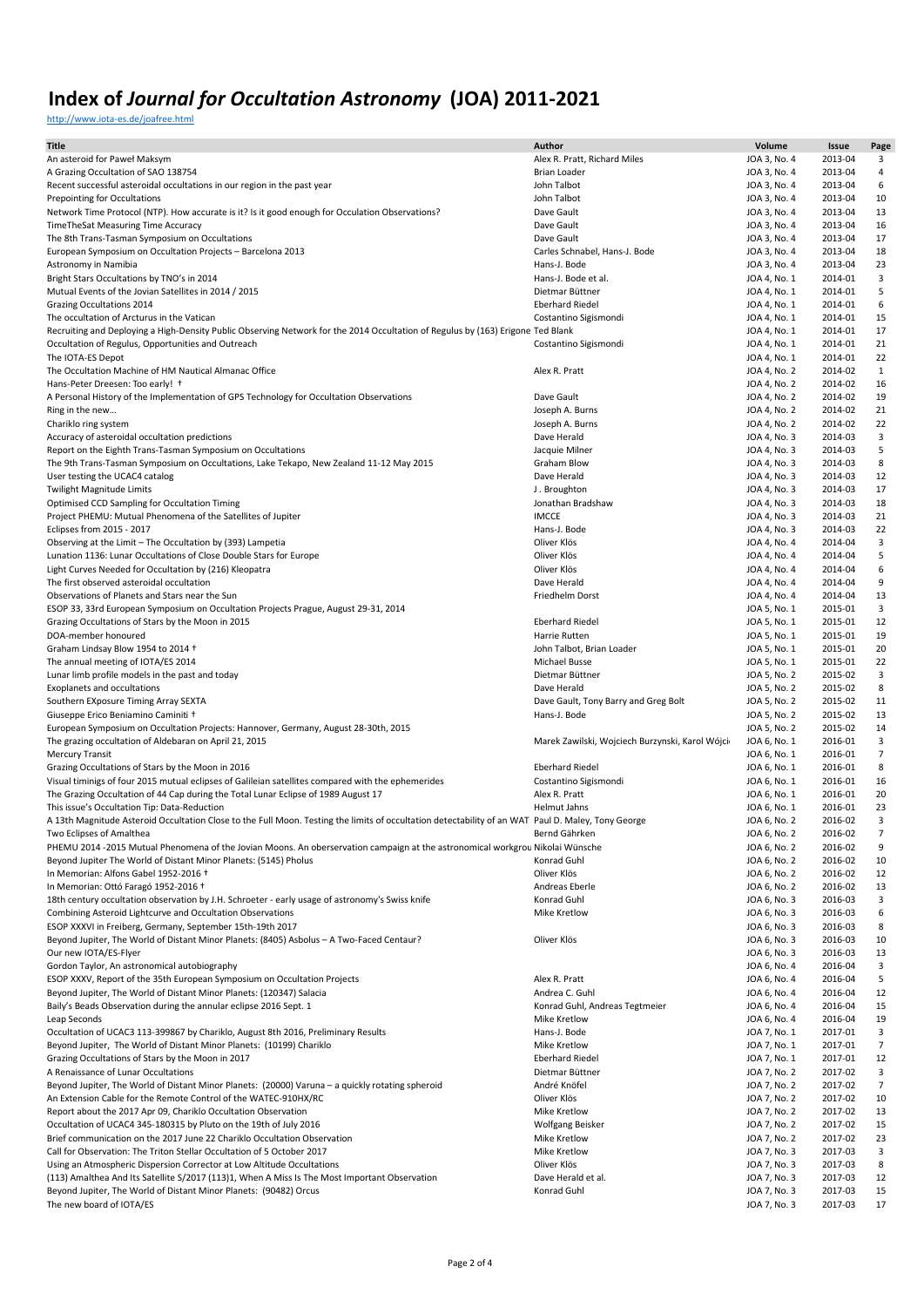<http://www.iota-es.de/joafree.html>

| <b>Title</b>                                                                                                                                       | Author                                            | Volume        | Issue   | Page |
|----------------------------------------------------------------------------------------------------------------------------------------------------|---------------------------------------------------|---------------|---------|------|
| Hans-Joachim Bode (1945-2017) +                                                                                                                    | Wolfgang Beisker                                  | JOA 7, No. 3  | 2017-03 | 18   |
| Call for Observation: (284) Amalia Occults Two Stars in One Night!                                                                                 | Oliver Klös                                       | JOA 7, No. 4  | 2017-04 | 3    |
| The International Occultation Timing Association's North America 35th Annual Meeting                                                               |                                                   | JOA 7, No. 4  | 2017-04 | 5    |
| Beyond Jupiter, The World of Distant Minor Planets: (60558) Echeclus - Asteroid and Comet                                                          | Oliver Klös                                       | JOA 7, No. 4  | 2017-04 | 14   |
| ESOP XXXVI - Report of the 36th European Symposium on Occultation Projects                                                                         | Alex R. Pratt                                     | JOA 7, No. 4  | 2017-04 | 18   |
| CALL FOR OBSERVATION: Path Crossing in France - Double Occultation by (891) Gunhild in January 2018                                                | Oliver Klös                                       | JOA 8, No. 1  | 2018-01 | 3    |
| Double Star Occultation Paper in the Journal of Double Star Observations                                                                           | Brian Loader                                      | JOA 8, No. 1  | 2018-01 | 6    |
| Predictions of Lunar Occultations of Double Stars for Your Location with "Occult Watcher"                                                          | Oliver Klös                                       | JOA 8, No. 1  | 2018-01 | 9    |
| Studying Comets by the Stellar Occultation Method                                                                                                  | Richard Miles, Mike Kretlow                       | JOA 8, No. 1  | 2018-01 | 11   |
| Grazing Occultations of Stars by the Moon in 2018                                                                                                  | <b>Eberhard Riedel</b>                            | JOA 8, No. 1  | 2018-01 | 14   |
| Beyond Jupiter, The World of Distant Minor Planets: (136199) ERIS                                                                                  | André Knöfel                                      | JOA 8, No. 1  | 2018-01 | 24   |
| QHYCCD-174M-GPS CMOS Camera for Occultation Work                                                                                                   | Christoph Bittner                                 | JOA 8, No. 2  | 2018-02 | 3    |
| Titan Occultation of 28 Sgr in 1989                                                                                                                | David W. Dunham et al.                            | JOA 8, No. 2  | 2018-02 | 6    |
| Becoming an Expert OccultWatcher User - Part 1                                                                                                     | Hristo Pavlov                                     | JOA 8, No. 2  | 2018-02 | 12   |
| Beyond Jupiter, The World of Distant Minor Planets: (28978) IXION                                                                                  | Nikolai Wünsche                                   | JOA 8, No. 2  | 2018-02 | 16   |
| The Spectacular Regulus Graze of September 18, 2017, Observed in Greece                                                                            | Thomas Weiland                                    | JOA 8, No. 3  | 2018-03 | 3    |
| Becoming an Expert OccultWatcher User - Part 2                                                                                                     | Hristo Pavlov                                     | JOA 8, No. 3  | 2018-03 | 8    |
| How to Write an Article for JOA                                                                                                                    |                                                   | JOA 8, No. 3  | 2018-03 | 13   |
| Beyond Jupiter, The World of Distant Minor Planets: (54598) BIENOR                                                                                 | Konrad Guhl                                       | JOA 8, No. 3  | 2018-03 | 16   |
| Baily's Beads Observations during the Total Solar Eclipse 2017 August 21                                                                           | Konrad Guhl, Andreas Tegtmeier                    | JOA 8, No. 3  | 2018-03 | 19   |
| 2018 IOTA Occultation Campaigns                                                                                                                    | David W. Dunham                                   | JOA 8, No. 3  | 2018-03 | 22   |
| Occultation of Sabik (n Ophiuchi A) by (369) Aeria, 2018 February 18                                                                               | David W. Dunham et al.                            | JOA 8, No. 4  | 2018-04 | 3    |
| CALL FOR OBSERVATION: Three Occultations by (164) Eva in Four Days                                                                                 | Oliver Klös                                       | JOA 8, No. 4  | 2018-04 | 5    |
| Improving Asteroidal Occultation Predictions using Recent Past Occultations by the Same Object                                                     | David W. Dunham et al.                            | JOA 8, No. 4  | 2018-04 | 6    |
| Beyond Jupiter, The World of Distant Minor Planets: Makemake                                                                                       | Christoph Bittner                                 | JOA 8, No. 4  | 2018-04 | 11   |
| The International Occultation Timing Association's 36th Annual Meeting                                                                             | <b>Richard Nugent</b>                             | JOA 8, No. 4  | 2018-04 | 15   |
| Immerse Yourself in Occultation History - The Occultation Newsletter Heritage Project                                                              | Oliver Klös                                       | JOA 8, No. 4  | 2018-04 | 18   |
| Paver Mounts Allow Mapping Elektra's Profile from North Carolina, 2018 May 1                                                                       | David W. Dunham et al.                            | JOA 9, No. 1  | 2019-01 | 3    |
| Grazing Occultations of Stars by the Moon in 2019                                                                                                  | <b>Eberhard Riedel</b>                            | JOA 9, No. 1  | 2019-01 | 9    |
| Bradley Wells Timerson +                                                                                                                           | <b>Tony George</b>                                | JOA 9, No. 1  | 2019-01 | 18   |
| Beyond Jupiter, The World of Distant Minor Planets: (944) Hidalgo - The Mexican Centaur                                                            | Oliver Klös                                       | JOA 9, No. 1  | 2019-01 | 20   |
| ESOP XXXVII - Report of the 37th European Symposium on Occultation Projects, Rokycany/Plzen                                                        | Alex R. Pratt                                     | JOA 9, No. 1  | 2019-01 | 24   |
| Occultations and Eclipses in Asteroid Systems                                                                                                      | Henk de Groot                                     | JOA 9, No. 2  | 2019-02 | 3    |
| The 2018 September 2 Occultation by (50000) Quaoar, observed in Southern Africa and an Outlook on Occultations in Mike Kretlow, Lucky Star project |                                                   | JOA 9, No. 2  | 2019-02 | 11   |
| 2019                                                                                                                                               |                                                   |               |         |      |
| Beyond Jupiter, The World of Distant Minor Planets: (134340) Pluto - The "Downgraded" Planet                                                       | André Knöfel                                      | JOA 9, No. 2  | 2019-02 | 18   |
| TTSO13 - The Thirteenth Trans-Tasman Symposium on Occultations, May 20 and 21, 2019                                                                | Steve Kerr                                        | JOA 9, No. 2  | 2019-02 | 21   |
| Michael Busse, 1955-2019 +                                                                                                                         | Andreas Tegtmeier                                 | JOA 9, No. 2  | 2019-02 | 22   |
| CCD Photometry of the Occultation of Star TYC 2521-00170-1 (UCAC4 631-047700) by Asteroid (814) Tauris on March                                    | Tony George, Joe Garlitz, Allan Morton            | JOA 9, No. 3  | 2019-03 | 3    |
| 19, 2018 UT                                                                                                                                        |                                                   |               |         |      |
| Transits of Mercury and General Relativity from Observations, and the 2019 November 11 Transit                                                     | Constantino Sigismondi, Luigi Bordoni, Jay Pasacl | JOA 9, No. 3  | 2019-03 | 8    |
| The Use of Fixed Observatories for Faint High Value Occultations                                                                                   | S. Conard, T. Blank, J. Gross, R. Kamin, J. Moore | JOA 9, No. 3  | 2019-03 | 10   |
| Beyond Jupiter, The World of Distant Minor Planets: (136108) Haumea                                                                                | Mike Kretlow                                      | JOA 9, No. 3  | 2019-03 | 22   |
| Pierre Vingerhoets, 1939-2019 +                                                                                                                    | Chris Steyaert                                    | JOA 9, No. 3  | 2019-03 | 26   |
| The Chase for the Faintest Grazing Occultation - A Personal Report                                                                                 | Wojciech Burzyński                                | JOA 9, No. 4  | 2019-04 | 3    |
| PyMovie A Stellar-Occultation Aperture-Photometry Program                                                                                          | <b>Bob Anderson</b>                               | JOA 9, No. 4  | 2019-04 | 9    |
| Beyond Jupiter, The World of Distant Minor Planets: (15760) Albion                                                                                 | Nikolai Wünsche                                   | JOA 9, No. 4  | 2019-04 | 14   |
| Breaking News: Successful Observation of Occultation by (50000) Quaoar on 2019 Sep 26                                                              | Bruno Sicardy, Lucky Star project                 | JOA 9, No. 4  | 2019-04 | 18   |
| ESOP XXXVIII - Report of the 38th European Symposium on Occultation Projects, Paris, France, 2019 August 30 -                                      | Alex Pratt, Oliver Klös                           | JOA 9, No. 4  | 2019-04 | 19   |
| September 1                                                                                                                                        |                                                   |               |         |      |
| A Triple Success - The Occultations by (87) Sylvia and its Moons on 2019 October 29                                                                | Nikolai Wünsche                                   | JOA 10, No. 1 | 2020-01 | 3    |
| How I Observed 'Sylvia' or: The Less Prepared You Are for an Observation, the Better Are the Odds for Success!                                     | Sirko Molau                                       | JOA 10, No. 1 | 2020-01 | 6    |
| All-of-System Time Testing Lunar Occultations                                                                                                      | Dave Gault & Dave Herald                          | JOA 10, No. 1 | 2020-01 | 9    |
| ESOP XXXIX in Freiburg im Breisgau (Announcement)                                                                                                  |                                                   | JOA 10, No. 1 | 2020-01 | 13   |
| Grazing Occultations of Stars by the Moon in 2020                                                                                                  | <b>Eberhard Riedel</b>                            | JOA 10, No. 1 | 2020-01 | 14   |
| Beyond Jupiter, The World of Distant Minor Planets: (50000) Quaoar                                                                                 | Mike Kretlow                                      | JOA 10, No. 1 | 2020-01 | 24   |
| Observers Wanted! - Experiences from Publicising the (87) Sylvia Occultations                                                                      | Oliver Klös                                       | JOA 10, No. 1 | 2020-01 | 32   |
| Breaking News: Brian Loader hands over IOTA's Double Star Programme to Martin Unwin                                                                |                                                   | JOA 10, No. 1 | 2020-01 | 34   |
| Prix Paul Doistau-Émile Blutet awarded to Bruno Sicardy                                                                                            |                                                   | JOA 10, No. 1 | 2020-01 | 35   |
| Baily's Beads Observations During the Total Solar Eclipse 2019 July 02                                                                             | Konrad Guhl                                       | JOA 10, No. 2 | 2020-02 | 3    |
| XZ 103822 - A New Double Star Detected by Lunar Occultation                                                                                        | Alex Pratt                                        | JOA 10, No. 2 | 2020-02 | 8    |
| Using the Windows Clock with Network Time Protocol (NTP) for Occultation Timing                                                                    | Hristo Pavlov & Dave Gault                        | JOA 10, No. 2 | 2020-02 | 10   |
| Beyond Jupiter, The World of Distant Minor Planets: (2060) Chiron                                                                                  | Mike Kretlow                                      | JOA 10, No. 2 | 2020-02 | 20   |
| Breaking News: The 14th Trans-Tasman Symposium on Occultations Goes Virtual on 2020 April 13                                                       | Steve Kerr                                        | JOA 10, No. 2 | 2020-02 | 23   |
| IOTA/ES-Workshop QHY174M-GPS in Berlin                                                                                                             | Oliver Klös                                       | JOA 10, No. 2 | 2020-02 | 24   |
| Hal Povenmire, 1939-2019 +                                                                                                                         | Walt Robinson                                     | JOA 10, No. 2 | 2020-02 | 26   |
| A Catalogue of Historical Solar Eclipses                                                                                                           | Marek Zawilski                                    | JOA 10, No. 3 | 2020-03 | 3    |
| The Astronomical Digital Video (ADV) Data Format                                                                                                   | Hristo Pavlov, Robert Anderson, Tony Barry,       | JOA 10, No. 3 | 2020-03 | 8    |
|                                                                                                                                                    | Dave Gault, Robin Glover, Stefan Meister,         |               |         |      |
|                                                                                                                                                    | Andreas Schweizer                                 |               |         |      |
| Using Python in (Occultation) Astronomy                                                                                                            | Mike Kretlow                                      | JOA 10, No. 3 | 2020-03 | 13   |
| IOTA Annual Meeting & ESOP XXXIX                                                                                                                   | Oliver Klös                                       | JOA 10, No. 3 | 2020-03 | 20   |
| Beyond Jupiter, The World of Distant Minor Planets: (90377) Sedna                                                                                  | Konrad Guhl                                       | JOA 10, No. 3 | 2020-03 | 22   |
| Gordon Ernest Taylor, 1925-2020 +                                                                                                                  | Alex Pratt                                        | JOA 10, No. 3 | 2020-03 | 26   |
| The Campaign of Observation of the Mutual Occultations and Eclipses of the Galilean Satellites of Jupiter in 2021                                  | Jean-Eudes Arlot, Nikolaï Emelyanov               | JOA 10, No. 4 | 2020-04 | 3    |
|                                                                                                                                                    |                                                   |               |         |      |
| Grazing Lunar Occultations - Still between Science and Beauty?                                                                                     | <b>Eberhard Riedel</b>                            | JOA 10, No. 4 | 2020-04 | 11   |
| First Telescopic Observations of Eclipses and Occultations                                                                                         | Marek Zawilski                                    | JOA 10, No. 4 | 2020-04 | 14   |
| Trans-Atlantic Occultation by Centaur (54598) Bienor on 2020 Dec 29 (Call for Observation)                                                         | Oliver Klös                                       | JOA 10, No. 4 | 2020-04 | 18   |
| Beyond Jupiter, The World of Distant Minor Planets: (47171) Lempo                                                                                  | Oliver Klös                                       | JOA 10, No. 4 | 2020-04 | 20   |